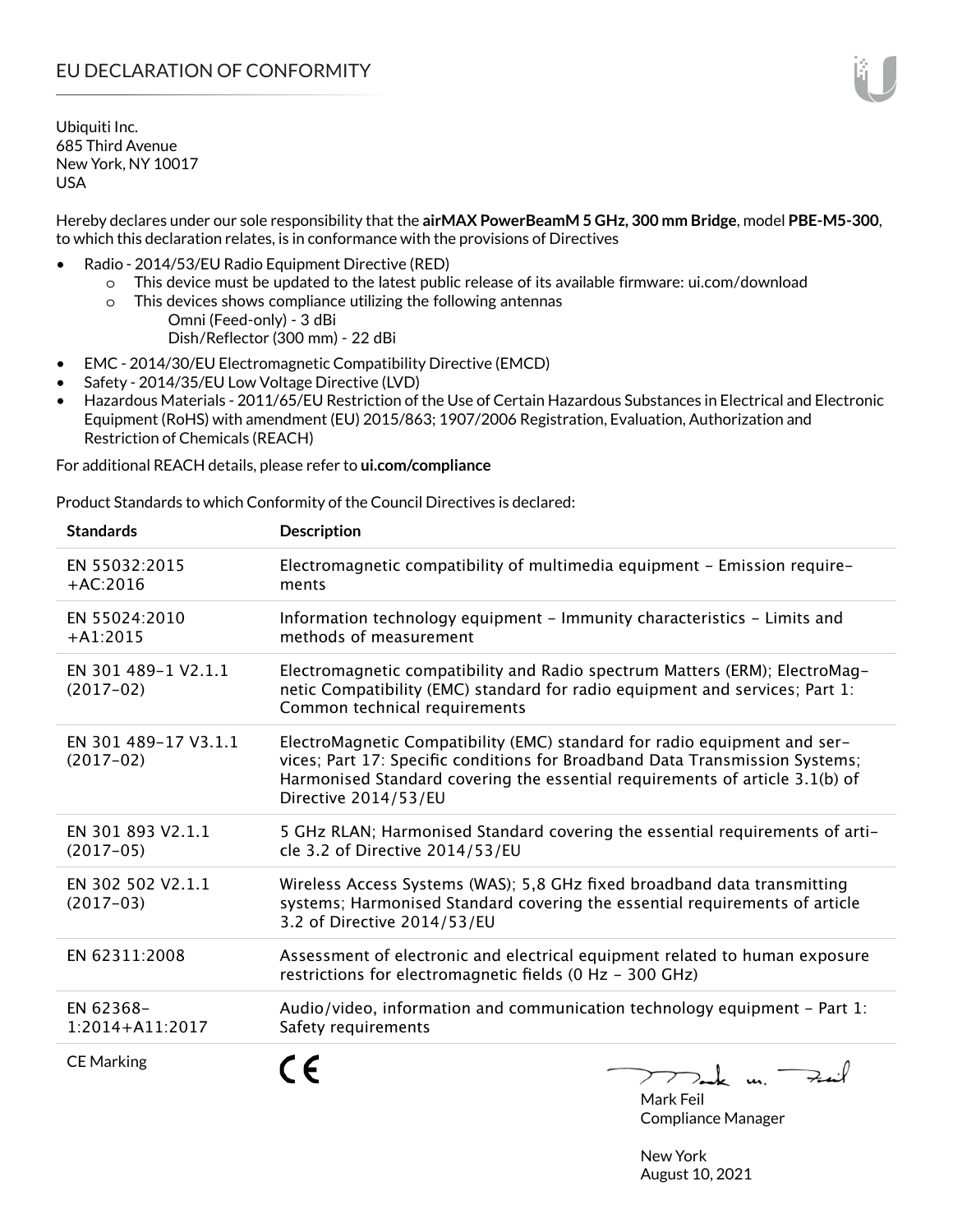## **PBE-M5-300**

#### **български** [Bulgarian]

С настоящото Ubiquiti декларира, че това устройство PBE-M5-300 е в съответствие със съществените изисквания и други приложими разпоредби на Директиви 2014/53/EC, 2014/30/ЕС, 2014/35/ЕС.

## **Hrvatski** [Croatian]

Ubiquiti ovim putem izjavljuje da je ovaj uređaj PBE-M5-300 sukladan osnovnim zahtjevima i ostalim bitnim odredbama Direktiva 2014/53/EU, 2014/30/EU, 2014/35/EU.

## **Čeština** [Czech]

Ubiquiti tímto prohlašuje, že toto PBE-M5-300 zařízení, je ve shodě se základními požadavky a dalšími příslušnými ustanoveními směrnic 2014/53/EU, 2014/30/EU, 2014/35/EU.

## **Dansk** [Danish]

Hermed, Ubiquiti, erklærer at denne PBE-M5-300 enhed, er i overensstemmelse med de væsentlige krav og øvrige relevante krav i direktiver 2014/53/EU, 2014/30/EU, 2014/35/ EU.

## **Nederlands** [Dutch]

Hierbij verklaart Ubiquiti, dat deze PBE-M5-300 apparaat, in overeenstemming is met de essentiële eisen en de andere relevante bepalingen van richtlijnen 2014/53/EU, 2014/30/EU, 2014/35/EU.

## **English**

Hereby, Ubiquiti, declares that this PBE-M5-300 device, is in compliance with the essential requirements and other relevant provisions of Directives 2014/53/EU, 2014/30/EU, 2014/35/EU.

## **Eesti keel** [Estonian]

Käesolevaga Ubiquiti kinnitab, et antud PBE-M5-300 seade, on vastavus olulistele nõuetele ja teistele asjakohastele sätetele direktiivide 2014/53/EL, 2014/30/EL, 2014/35/EL.

## **Suomi** [Finnish]

Täten Ubiquiti vakuuttaa, että tämä PBE-M5-300 laite, on yhdenmukainen olennaisten vaatimusten ja muiden sitä koskevien direktiivien 2014/53/EU, 2014/30/EU, 2014/35/ EU.

## **Français** [French]

Par la présente Ubiquiti déclare que l'appareil PBE-M5-300, est conforme aux exigences essentielles et aux autres dispositions pertinentes des directives 2014/53/UE, 2014/30/ UE, 2014/35/UE.

## **Deutsch** [German]

Hiermit erklärt Ubiquiti, dass sich dieses PBE-M5-300 Gerät, in Übereinstimmung mit den grundlegenden Anforderungen und den anderen relevanten Vorschriften der Richtlinien 2014/53/EU, 2014/30/EU, 2014/35/EU befindet.

## **Ελληνικά** [Greek]

Δια του παρόντος, Ubiquiti, δηλώνει ότι αυτή η συσκευή PBE-M5-300, είναι σε συμμόρφωση με τις βασικές απαιτήσεις και τις λοιπές σχετικές διατάξεις των οδηγιών 2014/53/EE, 2014/30/EE, 2014/35/EE.

#### **Magyar** [Hungarian]

Ezennel Ubiquiti kijelenti, hogy ez a PBE-M5-300 készülék megfelel az alapvető követelményeknek és más vonatkozó 2014/53/EU, 2014/30/EU, 2014/35/EU irányelvek rendelkezéseit.

#### **Íslenska** [Icelandic]

Hér, Ubiquiti, því yfir að þetta PBE-M5-300 tæki er í samræmi við grunnkröfur og önnur viðeigandi ákvæði tilskipana 2014/53/ESB, 2014/30/ESB, 2014/35/ESB.

#### **Italiano** [Italian]

Con la presente, Ubiquiti, dichiara che questo dispositivo PBE-M5-300, è conforme ai requisiti essenziali ed alle altre disposizioni pertinenti delle direttive 2014/53/UE, 2014/30/UE, 2014/35/UE.

#### **Latviešu valoda** [Latvian]

Ar šo, Ubiquiti, deklarē, ka PBE-M5-300 ierīce, ir saskaņā ar būtiskajām prasībām un citiem attiecīgiem noteikumiem Direktīvās 2014/53/ES, 2014/30/ES, 2014/35/ES.

#### **Lietuvių kalba** [Lithuanian]

Ubiquiti deklaruoja, kad šis PBE-M5-300 įrenginys atitinka esminius reikalavimus ir kitas 2014/53/ES, 2014/30/ES, 2014/35/ES Direktyvų nuostatas.

## **Malti** [Maltese]

Hawnhekk, Ubiquiti, tiddikjara li dan il-mezz PBE-M5-300 huwa konformi mar-rekwiżiti essenzjali u dispożizzjonijiet rilevanti oħrajn ta 'Direttivi 2014/53/UE, 2014/30/UE, 2014/35/UE.

#### **Norsk** [Norwegian]

Herved Ubiquiti, erklærer at denne PBE-M5-300 enheten, er i samsvar med de grunnleggende kravene og andre relevante bestemmelser i direktivene 2014/53/EU, 2014/30/ EU, 2014/35/EU.

#### **Polski** [Polish]

Niniejszym, Ubiquiti, oświadcza, że urządzenie PBE-M5-300, jest zgodny z zasadniczymi wymaganiami oraz pozostałymi stosownymi postanowieniami Dyrektyw 2014/53/UE, 2014/30/UE, 2014/35/UE.

## **Português** [Portuguese]

Ubiquiti declara que este dispositivo PBE-M5-300, está conforme com os requisitos essenciais e outras disposições das Directivas 2014/53/UE, 2014/30/UE, 2014/35/UE.

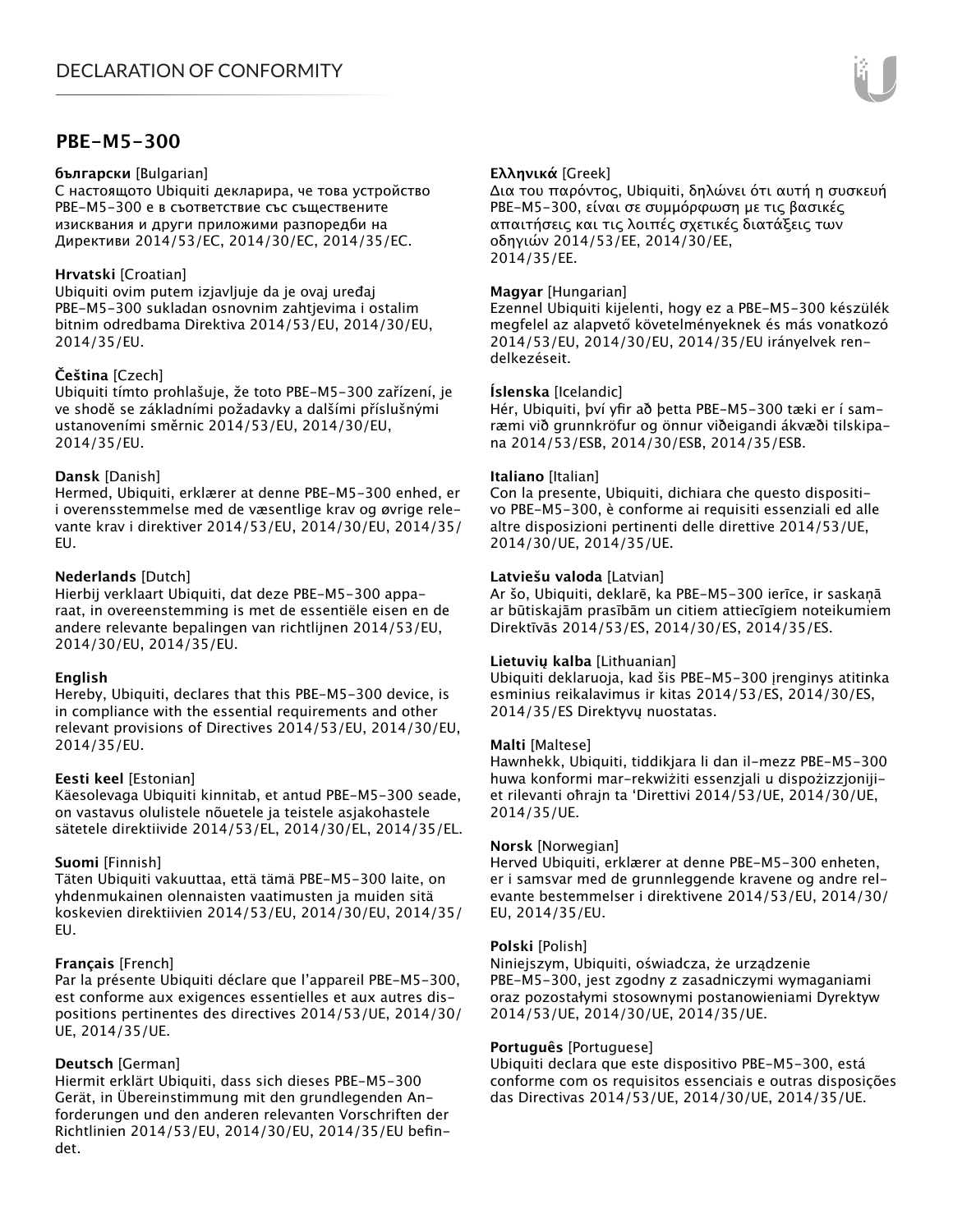#### **Română** [Romanian]

Prin prezenta, Ubiquiti declară că acest dispozitiv PBE-M5-300 este în conformitate cu cerințele esențiale și alte prevederi relevante ale Directivelor 2014/53/UE, 2014/30/UE, 2014/35/UE.

#### **Slovenčina** [Slovak]

Týmto Ubiquiti, prehlasuje, že toto PBE-M5-300 zariadenie, je v súlade so základnými požiadavkami a ďalšími relevantnými ustanoveniami smernice 2014/53/EÚ, 2014/30/EÚ, 2014/35/EÚ.

#### **Slovenščina** [Slovenian]

Družba Ubiquiti izjavlja, da je naprava PBE-M5-300 v skladu z obveznimi zahtevami in drugimi ustreznimi določbami direktiv 2014/53/EU, 2014/30/EU in 2014/35/EU.

#### **Español** [Spanish]

Por medio de la presente Ubiquiti declara que este dispositivo PBE-M5-300, cumple con los requisitos esenciales y cualesquiera otras disposiciones aplicables o exigibles de las Directivas 2014/53/UE, 2014/30/UE, 2014/35/UE.

#### **Svenska** [Swedish]

Härmed Ubiquiti, intygar att denna PBE-M5-300 enhet är i överensstämmelse med de väsentliga egenskapskrav och övriga relevanta bestämmelser som framgår av direktiven 2014/53/EU, 2014/30/EU, 2014/35/EU.

#### **Accessories**:

https://www.ui.com/products/#default https://www.ui.com/products/#accessories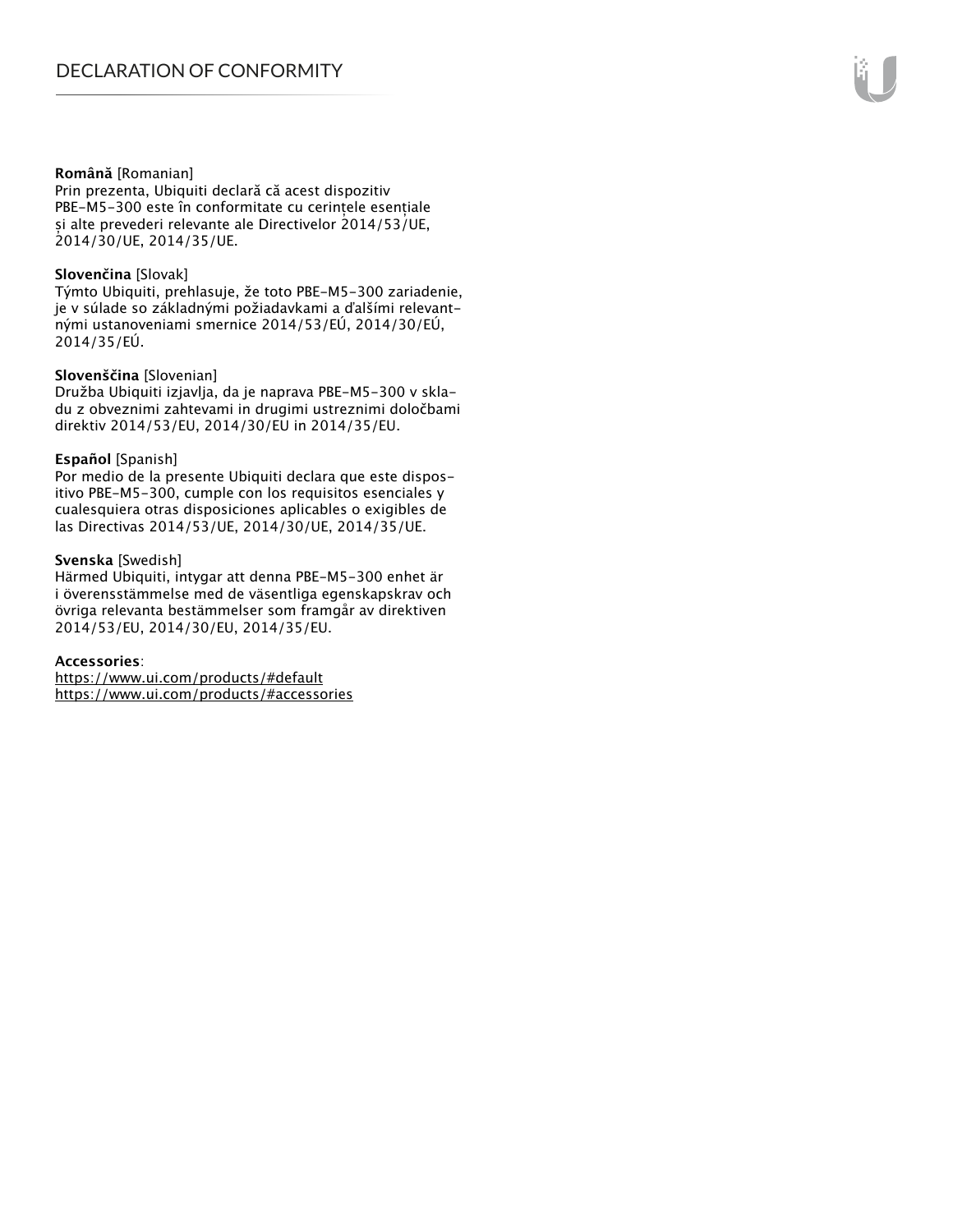Hereby declares under our sole responsibility that the **airMAX PowerBeamM 5 GHz, 300 mm Bridge**, model **PBE-M5-300**, to which this declaration relates, is in conformance with the provisions of UK Regulations

- Radio Equipment Regulations 2017
- Electromagnetic Compatibility Regulations 2016
- Electrical Equipment (Safety) Regulations 2016
- Hazardous Materials The Restriction of the Use of Certain Hazardous Substances in Electrical and Electronic Equipment Regulations 2012; 1907/2006 Registration, Evaluation, Authorization and Restriction of Chemicals (REACH)

For additional REACH details, please refer to **ui.com/compliance**

Product Standards to which Conformity of the Council Directives is declared:

| <b>Standards</b>                    | <b>Description</b>                                                                                                                                                                                                                                                |
|-------------------------------------|-------------------------------------------------------------------------------------------------------------------------------------------------------------------------------------------------------------------------------------------------------------------|
| EN 55032:2015<br>$+AC:2016$         | Electromagnetic compatibility of multimedia equipment - Emission require-<br>ments                                                                                                                                                                                |
| EN 55024:2010<br>$+A1:2015$         | Information technology equipment - Immunity characteristics - Limits and<br>methods of measurement                                                                                                                                                                |
| EN 301 489-1 V2.1.1<br>$(2017-02)$  | Electromagnetic compatibility and Radio spectrum Matters (ERM); ElectroMag-<br>netic Compatibility (EMC) standard for radio equipment and services; Part 1:<br>Common technical requirements                                                                      |
| EN 301 489-17 V3.1.1<br>$(2017-02)$ | ElectroMagnetic Compatibility (EMC) standard for radio equipment and ser-<br>vices; Part 17: Specific conditions for Broadband Data Transmission Systems;<br>Harmonised Standard covering the essential requirements of article 3.1(b) of<br>Directive 2014/53/EU |
| EN 301 893 V2.1.1<br>$(2017-05)$    | 5 GHz RLAN; Harmonised Standard covering the essential requirements of arti-<br>cle 3.2 of Directive 2014/53/EU                                                                                                                                                   |
| EN 302 502 V2.1.1<br>$(2017-03)$    | Wireless Access Systems (WAS); 5,8 GHz fixed broadband data transmitting<br>systems; Harmonised Standard covering the essential requirements of article<br>3.2 of Directive 2014/53/EU                                                                            |
| EN 62311:2008                       | Assessment of electronic and electrical equipment related to human exposure<br>restrictions for electromagnetic fields (0 Hz - 300 GHz)                                                                                                                           |
| EN 62368-<br>1:2014+A11:2017        | Audio/video, information and communication technology equipment $-$ Part 1:<br>Safety requirements                                                                                                                                                                |
| <b>UKCA Marking</b>                 | UK<br>$T$ and $\kappa$ un.                                                                                                                                                                                                                                        |

Mark Feil Compliance Manager

New York August 10, 2021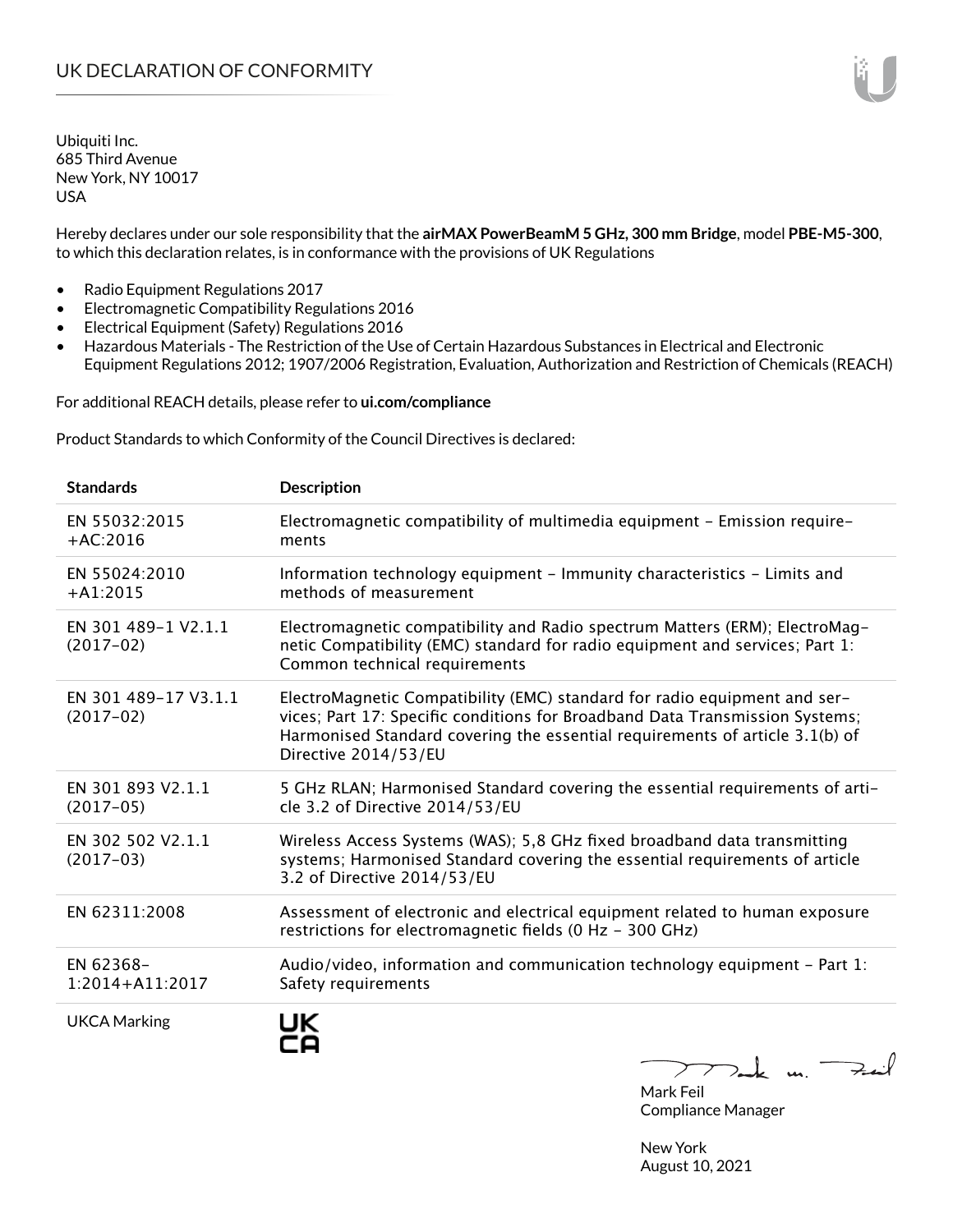## DICHIARAZIONE DI CONFORMITÀ UE ITALIAN ITALIAN

Ubiquiti Inc. 685 Third Avenue New York, NY 10017 USA

Con la presente dichiara sotto la propria esclusiva responsabilità che l' **airMAX PowerBeamM 5 GHz, 300 mm Bridge**, modello **PBE-M5-300**, a cui si riferisce la presente dichiarazione, è conforme alle disposizioni delle Direttive

- Radio 2014/53/EU Direttiva sulle apparecchiature radio (RED)
- EMC -2014/30/UE Direttiva sulla Compatibilità Elettromagnetica (EMCD)
- Sicurezza -2014/35/UE Direttiva sulla Bassa Tensione (LVD)
- Materiali Pericolosi -2011/65/UE Restrizione dell'uso di alcune Sostanze Pericolose nelle Apparecchiature Elettriche ed Elettroniche (RoHS) con emendamento (UE) 2015/863; 1907/2006 Registrazione, Valutazione, Autorizzazione e Restrizione delle Sostanze Chimiche (REACH)

Per ulteriori dettagli sul REACH, fare riferimento a **ui.com/compliance**

| <b>Standard</b>                     | <b>Descrizione</b>                                                                                                                                                                                                                                                             |
|-------------------------------------|--------------------------------------------------------------------------------------------------------------------------------------------------------------------------------------------------------------------------------------------------------------------------------|
| EN 55032:2015<br>$+AC:2016$         | Compatibilità elettromagnetica delle apparecchiature multimediali -<br>Prescrizioni di Emissione                                                                                                                                                                               |
| EN 55024:2010<br>$+A1:2015$         | Apparecchiature per la tecnologia dell'informazione - Caratteristiche di immu-<br>nità - Limiti e metodi di misura                                                                                                                                                             |
| EN 301 489-1 V2.1.1<br>$(2017-02)$  | Compatibilità elettromagnetica e problematiche di spettro radio (ERM); Norma<br>di compatibilità elettromagnetica (EMC) per apparecchiature e servizi radio;<br>Parte 1: Requisiti tecnici comuni                                                                              |
| EN 301 489-17 V3.1.1<br>$(2017-02)$ | Norma di Compatibilità Elettromagnetica (EMC) per apparecchiature e servizi<br>radio; Parte 17: Condizioni specifiche per sistemi di trasmissione dati a banda<br>larga; Norma armonizzata relativa ai requisiti essenziali dell'articolo 3.1(b) della<br>direttiva 2014/53/UE |
| EN 301 893 V2.1.1<br>$(2017-05)$    | 5 GHz RLAN; norma armonizzata che soddisfa i requisiti essenziali dell'articolo<br>3.2 della direttiva 2014/53/UE                                                                                                                                                              |
| EN 302 502 V2.1.1<br>$(2017-03)$    | Sistemi di Accesso Wireless (WAS); sistemi fissi di trasmissione dati a banda lar-<br>ga a 5,8 GHz; norma armonizzata che soddisfa i requisiti essenziali dell'articolo<br>3.2 della direttiva 2014/53/UE                                                                      |
| EN 62311:2008                       | Valutazione degli apparecchi elettronici ed elettrici in relazione ai limiti di base<br>per l'esposizione umana ai campi elettromagnetici (0 Hz - 300 GHz)                                                                                                                     |
| EN 62368-<br>$1:2014 + A11:2017$    | Apparecchiature per la tecnologia audio/video, dell'informazione e della comu-<br>nicazione - Parte 1: Requisiti di sicurezza                                                                                                                                                  |
| <b>CE Marking</b>                   |                                                                                                                                                                                                                                                                                |

 $k$  un  $\rightarrow$ Mark Feil

Compliance Manager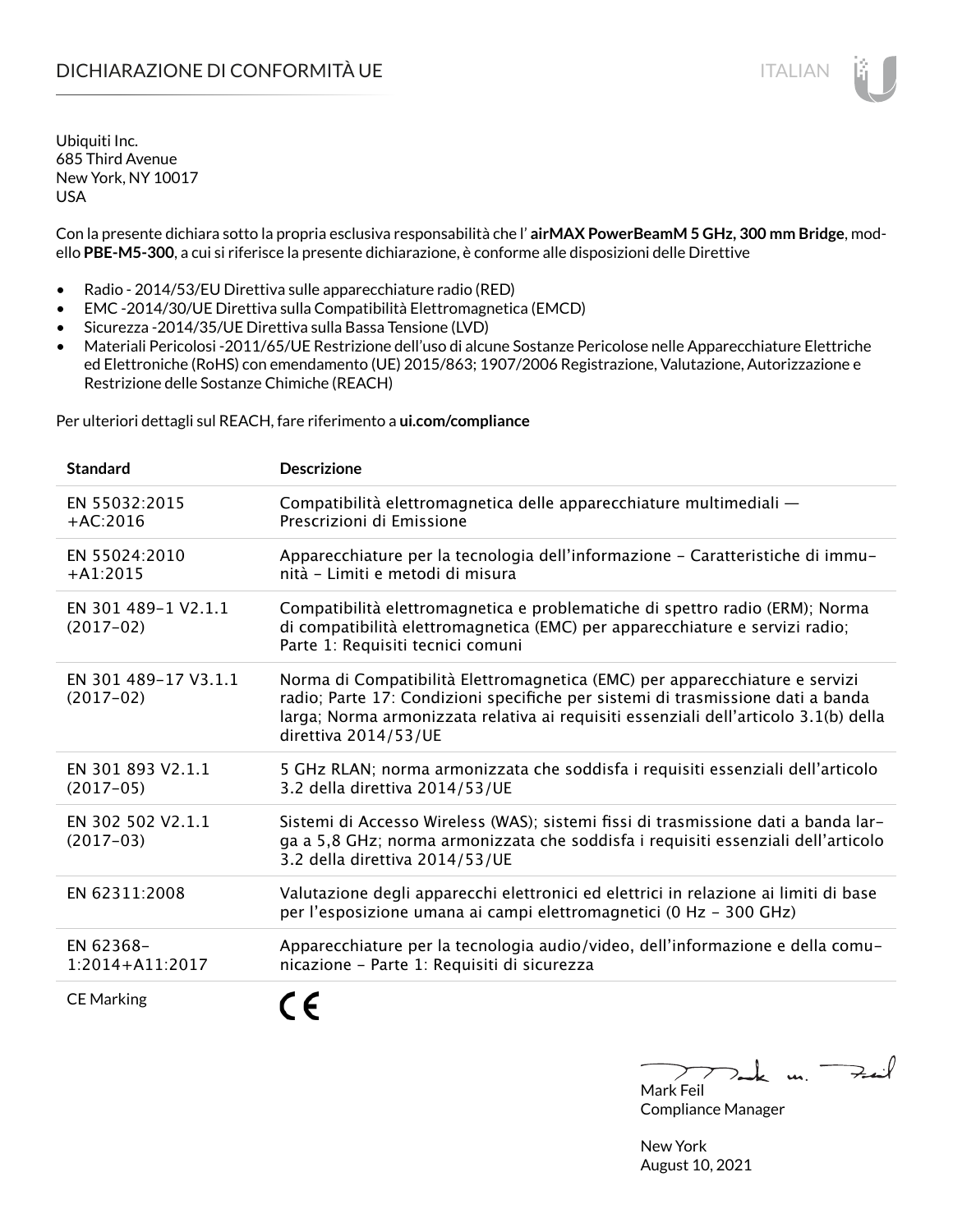Déclare par la présente, sous notre seule responsabilité, que l'**airMAX PowerBeamM 5 GHz, 300 mm Bridge**, modèle **PBE-M5-300**, auquel se rapporte cette déclaration, est conforme aux dispositions des Directives

- Radio 2014/53/EU Directive sur les Équipements Radio (RED)
- EMC -2014/30/EU Directive sur la Compatibilité Electromagnétique (EMCD)
- Sécurité -2014/35/EU Directive sur la Basse Tension (LVD)
- Matières dangereuses -2011/65/UE Restriction de l'utilisation de Certaines Substances Dangereuses dans les Equipements Electriques et Electroniques (RoHS) avec amendement (EU) 2015/863 ; 1907/2006 Enregistrement, Evaluation, Autorisation et Restriction des Produits Chimiques (REACH)

Pour plus de détails sur le règlement REACH, veuillez consulter le site **ui.com/compliance**

| <b>Normes</b>                       | La description                                                                                                                                                                                                                                                                                                                             |
|-------------------------------------|--------------------------------------------------------------------------------------------------------------------------------------------------------------------------------------------------------------------------------------------------------------------------------------------------------------------------------------------|
| EN 55032:2015<br>$+AC:2016$         | Compatibilité électromagnétique des équipements multimédia — Exigences<br>d'émission                                                                                                                                                                                                                                                       |
| EN 55024:2010<br>$+A1:2015$         | Appareils de traitement de l'information - Caractéristiques d'immunité - Lim-<br>ites et méthodes de mesure                                                                                                                                                                                                                                |
| EN 301 489-1 V2.1.1<br>$(2017-02)$  | Compatibilité électromagnétique et spectre radioélectrique (ERM) ; Norme de<br>compatibilité électromagnétique (CEM) pour les équipements de communica-<br>tion radio et services ; Partie 1 : Exigences techniques communes                                                                                                               |
| EN 301 489-17 V3.1.1<br>$(2017-02)$ | Norme de compatibilité électromagnétique (CEM) concernant les équipements<br>de communication radio et services ; partie 17 : Exigences particulières appli-<br>cables aux systèmes de transmission de données à large bande ; norme har-<br>monisée couvrant les exigences essentielles de l'article 3.1(b) de la directive<br>2014/53/UE |
| EN 301 893 V2.1.1<br>$(2017-05)$    | RLAN de 5 GHz ; Norme harmonisée couvrant les exigences essentielles de l'ar-<br>ticle 3.2 de la Directive 2014/53/EU                                                                                                                                                                                                                      |
| EN 302 502 V2.1.1<br>$(2017-03)$    | Systèmes d'accès sans fil (WAS) ; systèmes fixes de transmission de données à<br>large bande de 5,8 GHz ; norme harmonisée couvrant les exigences essentielles<br>de l'article 3.2 de la directive 2014/53/UE                                                                                                                              |
| EN 62311:2008                       | Évaluation des équipements électroniques et électriques en relation avec les<br>restrictions d'exposition humaine pour les champs électromagnétiques (0 Hz -<br>300 GHz)                                                                                                                                                                   |
| EN 62368-<br>1:2014+A11:2017        | Equipements des technologies de l'audio/vidéo, de l'information et de la com-<br>munication - Partie 1 : exigences de sécurité                                                                                                                                                                                                             |
| <b>CE Marking</b>                   |                                                                                                                                                                                                                                                                                                                                            |

Mark Feil Compliance Manager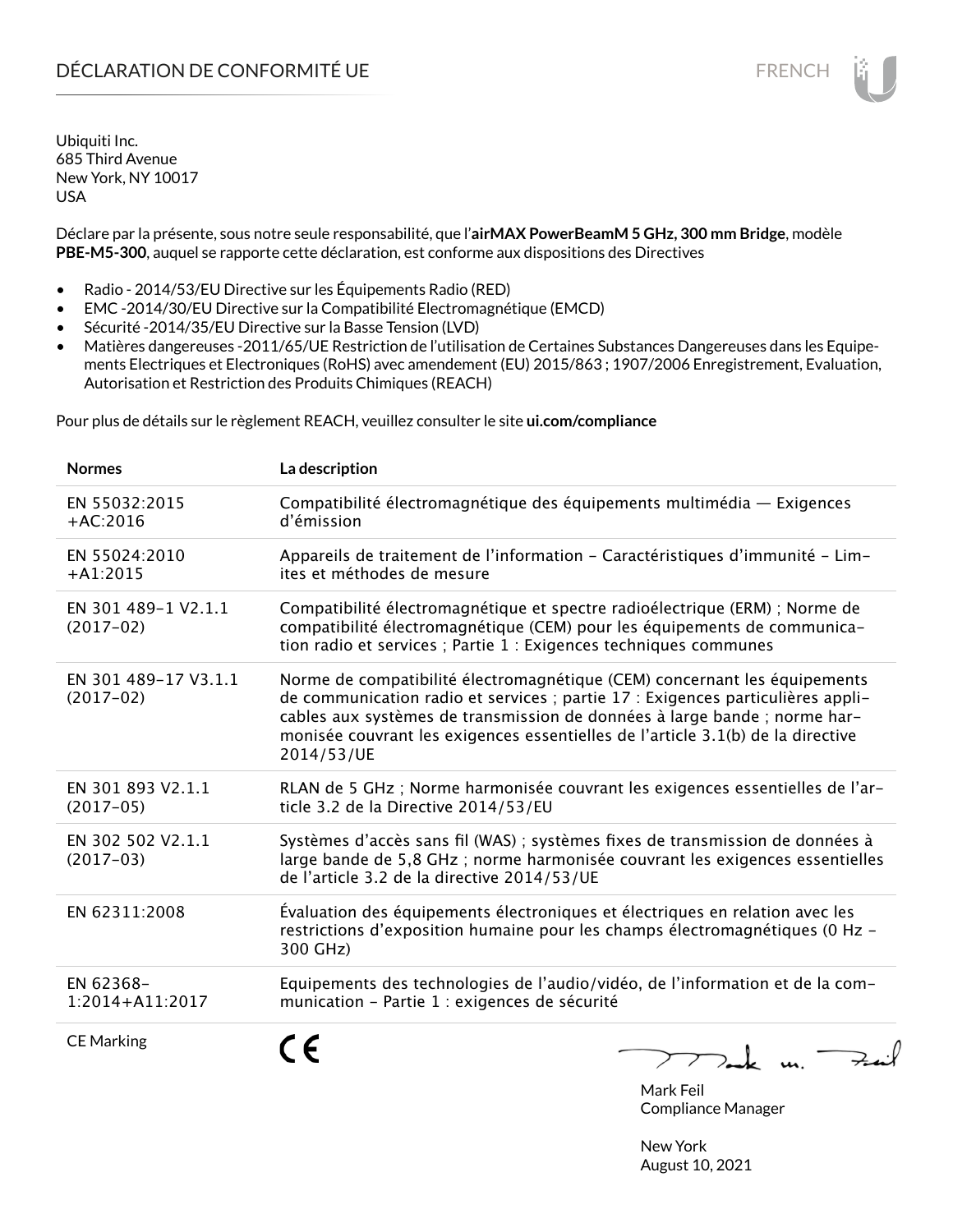Por la presente declaramos bajo nuestra exclusiva responsabilidad que el **airMAX PowerBeamM 5 GHz, 300 mm Bridge**, modelo **PBE-M5-300**, al que se refiere esta declaración, es conforme con las disposiciones de las Directivas

- Radio 2014/53/EU Directiva de Equipos de Radio (RED)
	- o Este dispositivo debe ser actualizado a su última versión pública: ui.com/download
	- o Este dispositivo cumple conformidad usando las siguientes antenas: Omnidireccional (acometida solamente) - 3 dBi Parabólica/Reflectora (300 mm) - 22 dBi
- EMC -2014/30/Directiva de Compatibilidad Electromagnética de la UE (EMCD)
- Seguridad -2014/35/Directiva de Baja Tensión de la UE (LVD)
- Materiales Peligrosos -2011/65/UE Restricción de la Utilización de Determinadas Sustancias Peligrosas en Aparatos Eléctricos y Electrónicos (RoHS) con la enmienda (UE) 2015/863; 1907/2006 Registro, Evaluación, Autorización y Re-stricción de Sustancias Químicas (REACH)

Para más detalles sobre el REACH, consulte **ui.com/compliance**

| <b>Estándares</b>                   | Descripción                                                                                                                                                                                                                                                                                     |                                        |
|-------------------------------------|-------------------------------------------------------------------------------------------------------------------------------------------------------------------------------------------------------------------------------------------------------------------------------------------------|----------------------------------------|
| EN 55032:2015<br>$+AC:2016$         | Compatibilidad electromagnética de equipos multimedia. Requisitos de emisión                                                                                                                                                                                                                    |                                        |
| EN 55024:2010<br>$+A1:2015$         | Equipos de tecnología de la información - Características de inmunidad -<br>Límites y métodos de medida                                                                                                                                                                                         |                                        |
| EN 301 489-1 V2.1.1<br>$(2017-02)$  | Cuestiones de Compatibilidad Electromagnética y Espectro de Radiofrecuencia<br>(ERM). Compatibilidad electromagnética (CEM): norma para equipos de radio y<br>servicios. Parte 1: Requisitos técnicos comunes                                                                                   |                                        |
| EN 301 489-17 V3.1.1<br>$(2017-02)$ | Norma de Compatibilidad Electromagnética (CEM) para equipos y servicios radi-<br>oeléctricos; Parte 17: Condiciones específicas para sistemas de transmisión de<br>datos de banda ancha; Norma armonizada que cubre los requisitos esenciales<br>del artículo 3.1.b) de la Directiva 2014/53/UE |                                        |
| EN 301 893 V2.1.1<br>$(2017-05)$    | 5 GHz RLAN; Norma armonizada que cubre los requisitos esenciales del artículo<br>3.2 de la Directiva 2014/53/UE                                                                                                                                                                                 |                                        |
| EN 302 502 V2.1.1<br>$(2017-03)$    | Sistemas de acceso inalámbrico (WAS); Sistemas de transmisión de datos de<br>banda ancha fija de 5,8 GHz; Norma armonizada que cubre los requisitos esen-<br>ciales del artículo 3.2 de la Directiva 2014/53/UE                                                                                 |                                        |
| EN 62311:2008                       | Evaluación de los equipos electrónicos y eléctricos en relación con las restric-<br>ciones relativas a la exposición de las personas a los campos electromagnéticos<br>$(0 Hz - 300 GHz)$                                                                                                       |                                        |
| EN 62368-<br>1:2014+A11:2017        | Equipos de audio y vídeo, de tecnología de la información y de la comunicación<br>- Parte 1: Requisitos de seguridad                                                                                                                                                                            |                                        |
| <b>CE Marking</b>                   | C E                                                                                                                                                                                                                                                                                             | Mark Feil<br><b>Compliance Manager</b> |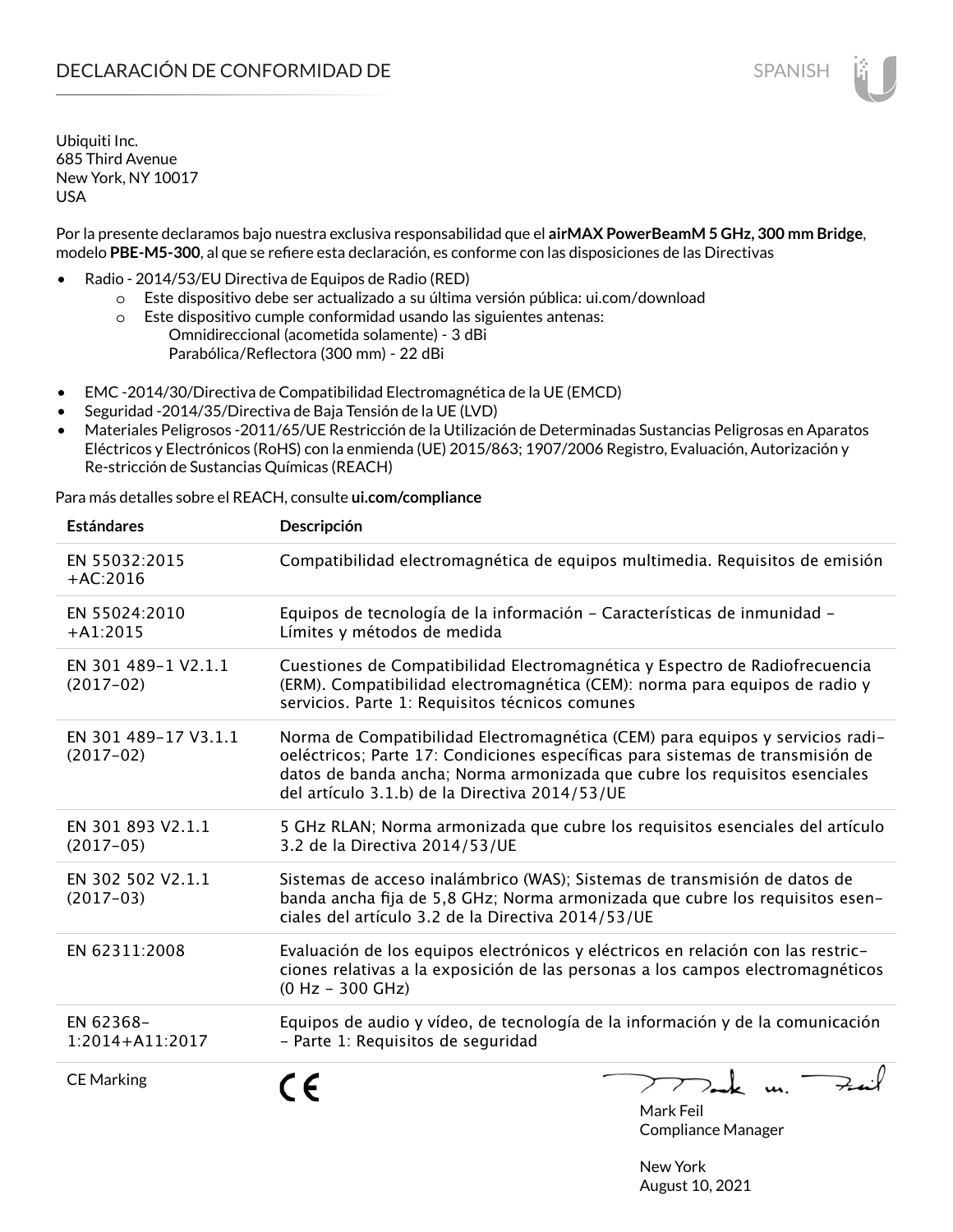## DECLARAȚIA DE CONFORMITATE UE EXECUTE DE ROMANIAN

Ubiquiti Inc. 685 Third Avenue New York, NY 10017 USA

Prin prezenta declarăm sub răspunderea noastră exclusivă că "airMAX PowerBeamM 5 GHz, 300 mm Bridge", modelul **PBE-M5-300**, la care se referă această declarație, este în conformitate cu prevederile directivelor următoare:

- Radio 2014/53/EU Radio Equipment Directive (RED) (Directiva UE privind echipamentele radio)
- EMC -2014/30/EU Electromagnetic Compatibility Directive (EMCD) (Directiva UE privind compatibilitatea electromagnetică)
- Siguranță -2014/35/EU Low Voltage Directive (LVD) (Directiva UE privind joasa tensiune)
- Materiale periculoase -2011/65/EU Restriction of the Use of Certain Hazardous Substances in Electrical and Electronic Equipment (RoHS) with amendment (EU) 2015/863 (Directiva UE privind restricția utilizării anumitor substanțe periculoase în echipamentele electrice și electronice (RoHS) cu amendamentele ulterioare); 1907/2006 Registration, Evaluation, Authorization and Restriction of Chemicals (REACH) (Regulamentul Uniunii Europene privind înregistrarea, evaluarea si autorizarea produselor chimice)

Pentru detalii suplimentare referitoare la regulamentul REACH, vă rugăm să consultați site-ul **ui.com/compliance**

| <b>Standarde</b>                    | <b>Descriere</b>                                                                                                                                                                                                                                                                                    |
|-------------------------------------|-----------------------------------------------------------------------------------------------------------------------------------------------------------------------------------------------------------------------------------------------------------------------------------------------------|
| EN 55032:2015<br>$+AC:2016$         | Compatibilitatea electromagnetică a echipamentelor multimedia - Cerințe<br>privind emisiile                                                                                                                                                                                                         |
| EN 55024:2010<br>$+A1:2015$         | Echipamente pentru tehnologia informației. Caracteristici ale imunității. Limite<br>și metode de măsurare                                                                                                                                                                                           |
| EN 301 489-1 V2.1.1<br>$(2017-02)$  | Compatibilitatea electromagnetică și chestiuni legate de spectrul de frecvențe<br>radio (ERM); Standard de compatibilitate electromagnetică (EMC) pentru echipa-<br>mente și servicii radio; Partea 1: Cerințe tehnice comune                                                                       |
| EN 301 489-17 V3.1.1<br>$(2017-02)$ | Standard de compatibilitate electromagnetică (EMC) pentru echipamente și ser-<br>vicii radio; Partea 17: Condiții specifice pentru sistemele de transmisie a datelor<br>în bandă largă; Standard armonizat privind cerințele esențiale ale articolului 3.1<br>litera (b) din Directiva 2014/53 / UE |
| EN 301 893 V2.1.1<br>$(2017-05)$    | RLAN de 5 GHz; Standard armonizat privind cerințele esențiale ale articolului<br>3.2 din Directiva 2014/53 / UE                                                                                                                                                                                     |
| EN 302 502 V2.1.1<br>$(2017-03)$    | Sisteme de acces wireless (WAS); Sisteme fixe de transmitere a datelor în bandă<br>largă de 5,8 GHz; Standard armonizat privind cerințele esențiale ale articolului<br>3.2 din Directiva 2014/53 / UE                                                                                               |
| EN 62311:2008                       | Evaluarea echipamentelor electronice și electrice legate de restricțiile expunerii<br>umane la câmpurile electromagnetice (0 Hz - 300 GHz)                                                                                                                                                          |
| EN 62368-<br>1:2014+A11:2017        | Echipamente tehnologice audio / video, informaționale și de comunicații. Partea<br>1: Cerințe de siguranță                                                                                                                                                                                          |
| <b>CE Marking</b>                   |                                                                                                                                                                                                                                                                                                     |

Mark Feil Compliance Manager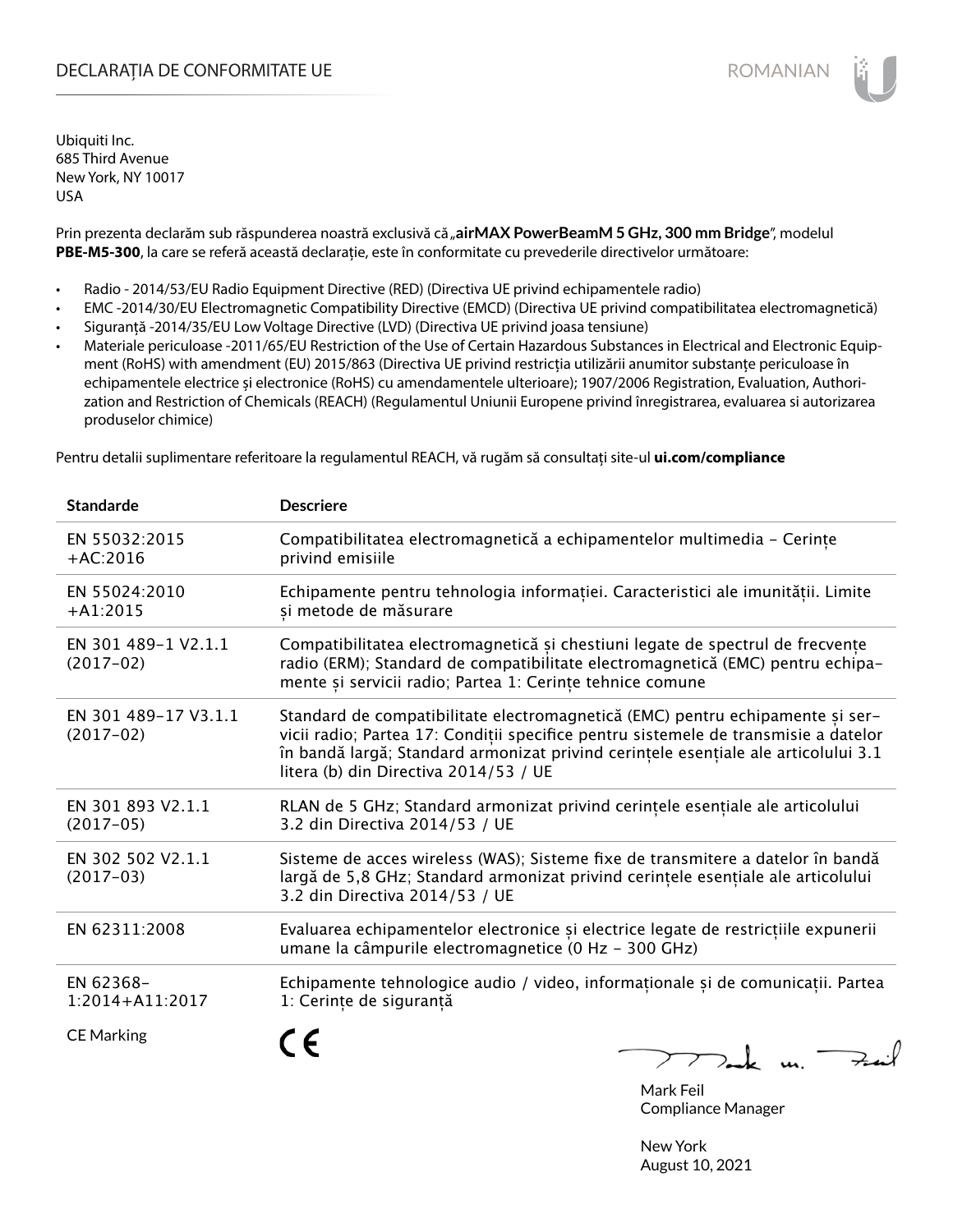## DEKLARACJA ZGODNOŚCI UE POLISH POLISH

Ubiquiti Inc. 685 Third Avenue New York, NY 10017 USA

Niniejszym oświadczam z naszą wyłączną odpowiedzialnością, że **airMAX PowerBeamM 5 GHz, 300 mm Bridge**, model **PBE-M5-300**, do którego odnosi się niniejsza deklaracja, jest zgodny z przepisami Dyrektyw

- Radio 2014/53/Dyrektywa Sprzętu Radiowego UE (RED)
- EMC -2014/30/Dyrektywa Zgodności Elektromagnetycznej UE (EMCD)
- Bezpieczeństwo -2014/35/Dyrektywa Niskiego Napięcia UE (LVD)
- Materiały Niebezpieczne -2011/65/Restrykcje Dotyczące Użycia NIektórych Niebezpiecznych Substancji w Sprzęcie Elektrycznym i Elektronicznym UE (RoHS) ze zmianą (UE) 2015/863; 1907/2006 Rejestracja, Ocena, Zezwolenie i Restrykcje Dotyczące Chemikaliów (REACH)

Aby uzyskać dodatkowe informacje REACH, należy przejść do **ui.com/compliance**

| Normy                               | <b>Opis</b>                                                                                                                                                                                                                                                           |
|-------------------------------------|-----------------------------------------------------------------------------------------------------------------------------------------------------------------------------------------------------------------------------------------------------------------------|
| EN 55032:2015<br>$+AC:2016$         | Kompatybilność elektromagnetyczna sprzętu multimedialnego - Wymagania<br>emisyjne                                                                                                                                                                                     |
| EN 55024:2010<br>$+A1:2015$         | Sprzęt technologii informatycznej - Charakterystyka odporności - Limity i<br>metody pomiarowe                                                                                                                                                                         |
| EN 301 489-1 V2.1.1<br>$(2017-02)$  | Kompatybilność elektromagnetyczna i Zagadnienia widma Radiowego (ERM);<br>Standard Kompatybilności ElektroMagnetycznej (EMC) dla sprzętu radiowego i<br>usług; Część 1: Typowe wymagania techniczne                                                                   |
| EN 301 489-17 V3.1.1<br>$(2017-02)$ | Standard Kompatybilności ElektroMagnetycznej (EMC) dla sprzętu radiowego i<br>usług; Część 17: Szczególne warunki dla Szerokopasmowych Systemów Trans-<br>misji Danych; Norma zharmonizowana obejmująca zasadnicze wymagania art.<br>3.1 lit. b) dyrektywy 2014/53/UE |
| EN 301 893 V2.1.1<br>$(2017-05)$    | 5 GHz RLAN; Norma zharmonizowana obejmująca zasadnicze wymagania ar-<br>tykułu 3.2 dyrektywy 2014/53/UE                                                                                                                                                               |
| EN 302 502 V2.1.1<br>$(2017-03)$    | Bezprzewodowe Systemy Dostępu (WAS); 5,8 GHz stacjonarne szerokopasmowe<br>systemy transmisji danych; Norma zharmonizowana obejmująca zasadnicze<br>wymagania artykułu 3.2 dyrektywy 2014/53/UE                                                                       |
| EN 62311:2008                       | Oszacowanie elektronicznego i elektrycznego sprzętu związanego z ogranicze-<br>niami narażenia ludzi na pola elektromagnetyczne (0 Hz - 300 GHz)                                                                                                                      |
| EN 62368-<br>$1:2014 + A11:2017$    | Audio/wideo, sprzęt technologii informatycznej i komunikacyjnej – Część 1:<br>Wymagania dotyczące bezpieczeństwa                                                                                                                                                      |
| <b>CE Marking</b>                   |                                                                                                                                                                                                                                                                       |

 $\mu$ . Fail

Mark Feil Compliance Manager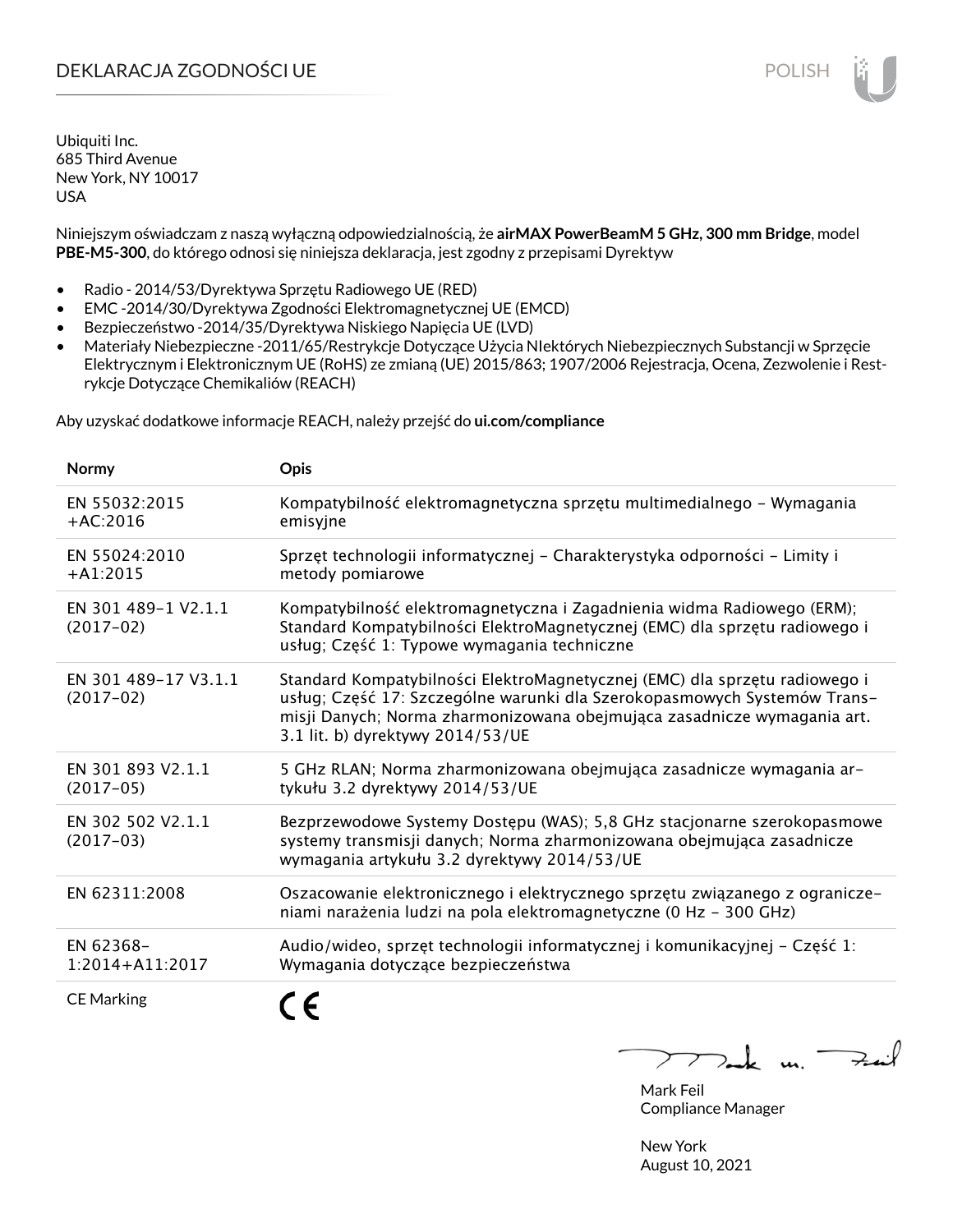## I**ZJAVA EU O SKLADNOSTI** SLOVENIAN

Ubiquiti Inc. 685 Third Avenue New York, NY 10017 USA

S tem dokumentom na lastno odgovornost izjavljamo, da je naprava **airMAX PowerBeamM 5 GHz, 300 mm Bridge**, model **PBE-M5-300**, na katerega se ta izjava nanaša, v skladu z določbami naslednjih direktiv:

- Radio 2014/53/EU Direktiva o radijski opremi (RED)
- EMC -2014/30/EU Direktiva o elektromagnetni združljivosti (EMCD)
- Varnost -2014/35/EU Direktiva o nizkonapetostni opremi (LVD)
- Nevarne snovi -2011/65/EU Direktiva o omejevanju uporabe nekaterih nevarnih snovi v električni in elektronski opremi (RoHS) s spremembo (EU) 2015/863; 1907/2006 Uredba o registraciji, evalvaciji, avtorizaciji in omejevanju kemikalij (REACH)

Več podrobnosti o REACH uredbi si poglejte na **ui.com/compliance**

| <b>Standardi</b>                    | <b>Opis</b>                                                                                                                                                                                                                                      |
|-------------------------------------|--------------------------------------------------------------------------------------------------------------------------------------------------------------------------------------------------------------------------------------------------|
| EN 55032:2015<br>$+AC:2016$         | Elektromagnetna združljivost večpredstavnostne opreme - Zahteve glede elek-<br>tromagnetnega sevanja                                                                                                                                             |
| EN 55024:2010<br>$+A1:2015$         | Oprema za informacijsko tehnologijo - Karakteristike odpornosti proti motnjam<br>- Mejne vrednosti in merilne metode                                                                                                                             |
| EN 301 489-1 V2.1.1<br>$(2017-02)$  | Elektromagnetna združljivost in zadeve v zvezi z radijskim spektrom (ERM) -<br>Standard elektromagnetne združljivosti (EMC) za radijsko opremo in storitve -<br>1. del: Splošne tehnične zahteve                                                 |
| EN 301 489-17 V3.1.1<br>$(2017-02)$ | Standard elektromagnetne združljivosti (EMC) za radijsko opremo in storitve -<br>17. del: Posebni pogoji za širokopasovne sisteme za prenos podatkov - Harmo-<br>nizirani standard, ki zajema bistvene zahteve člena 3.1(b) direktive 2014/53/EU |
| EN 301 893 V2.1.1<br>$(2017-05)$    | 5 GHz RLAN - Harmonizirani standard, ki zajema bistvene zahteve člena 3.2<br>direktive 2014/53/EU                                                                                                                                                |
| EN 302 502 V2.1.1<br>$(2017-03)$    | Brezžični dostopovni sistemi (WAS) - Fiksni širokopasovni sistemi za prenos<br>podatkov na frekvenci 5,8 GHz - Harmonizirani standard, ki zajema bistvene<br>zahteve člena 3.2 direktive 2014/53/EU                                              |
| EN 62311:2008                       | Ocena elektronske in električne opreme glede omejevanja izpostavljenosti ljudi<br>elektromagnetnim sevanjem (0 Hz - 300 GHz)                                                                                                                     |
| EN 62368-<br>$1:2014 + A11:2017$    | Oprema za avdio/video, informacijsko in komunikacijsko tehnologijo - 1. del:<br>Varnostne zahteve                                                                                                                                                |
| <b>CE Marking</b>                   |                                                                                                                                                                                                                                                  |

 $k$  m  $\rightarrow$  $\sum_{i=1}^{n}$ 

Mark Feil Compliance Manager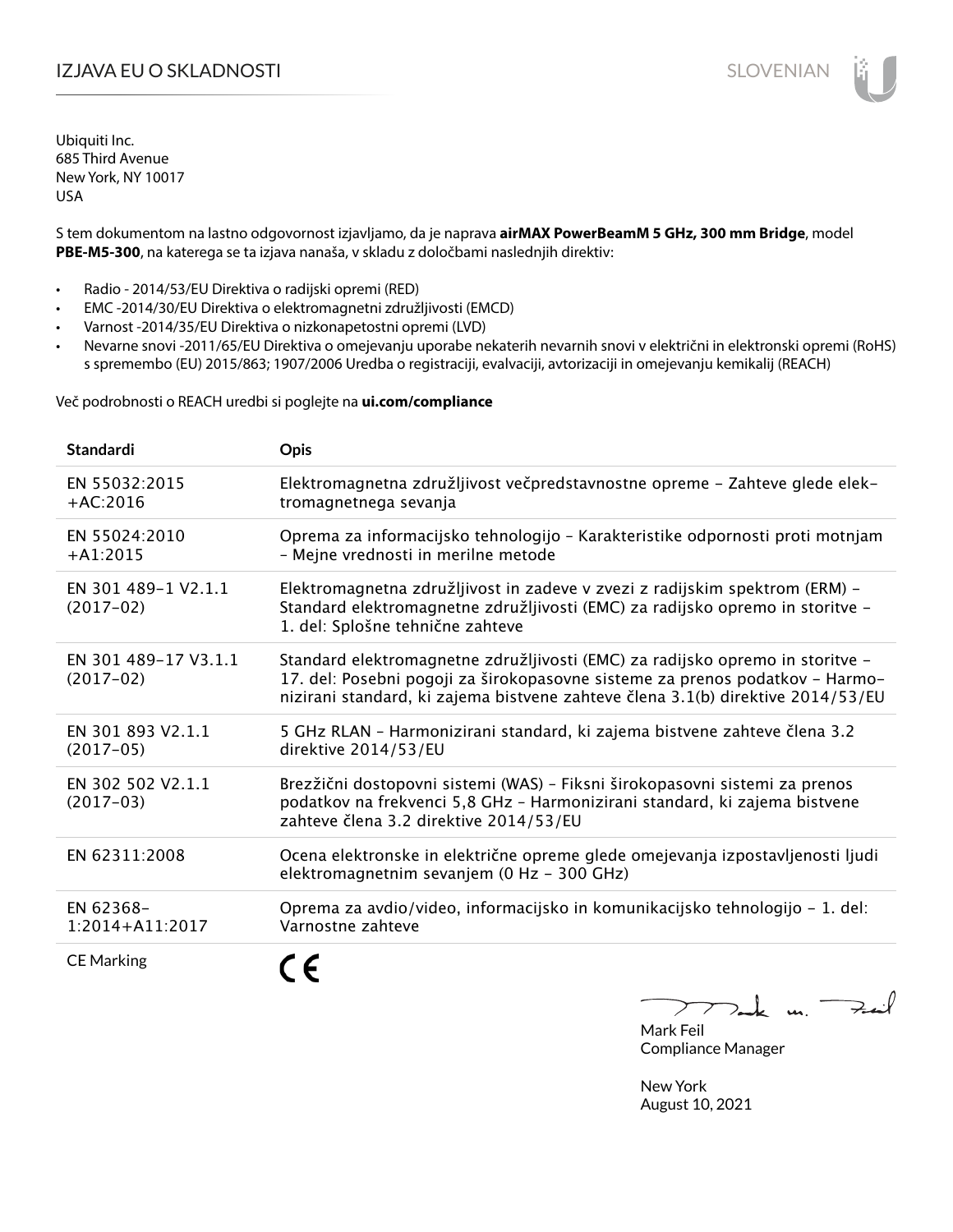Διά του παρόντος δηλώνουμε με αποκλειστική ευθύνη μας ότι το **airMAX PowerBeamM 5 GHz, 300 mm Bridge**, μοντέλο **PBE-M5-300**, στο οποίο αναφέρεται η παρούσα δήλωση, είναι σύμφωνο με τις διατάξεις των Οδηγιών

- Ραδιοεξοπλισμός Οδηγία Ραδιοεξοπλισμού (RED) 2014/53/ΕΕ
- EMC Οδηγία Ηλεκτρομαγνητικής Συμβατότητας (EMCD) 2014/30/ΕΕ
- Ασφάλεια Οδηγία Χαμηλής Τάσης (LVD) 2014/35/ΕΕ
- Επικίνδυνα Υλικά Περιορισμός της Χρήσης Ορισμένων Επικίνδυνων Ουσιών σε Ηλεκτρικό και Ηλεκτρονικό Εξοπλισμό (RoHS) 2011/65/ΕΕ με τροποποίηση (ΕΕ) 2015/863. Καταχώριση, Αξιολόγηση, Εξουσιοδότηση και Περιορισμός Χημικών Ουσιών (REACH) 1907/2006

Για περισσότερες λεπτομέρειες σχετικά με το REACH, παρακαλούμε ανατρέξτε στη διεύθυνση **ui.com/compliance**

| Πρότυπα                             | Περιγραφή                                                                                                                                                                                                                                                              |
|-------------------------------------|------------------------------------------------------------------------------------------------------------------------------------------------------------------------------------------------------------------------------------------------------------------------|
| EN 55032:2015<br>$+AC:2016$         | Ηλεκτρομαγνητική συμβατότητα εξοπλισμού πολυμέσων - Απαιτήσεις<br>εκπομπών                                                                                                                                                                                             |
| EN 55024:2010<br>$+A1:2015$         | Εξοπλισμός τεχνολογίας πληροφοριών - Χαρακτηριστικά θωράκισης - Όρια<br>και μέθοδοι μέτρησης                                                                                                                                                                           |
| EN 301 489-1 V2.1.1<br>$(2017-02)$  | Ηλεκτρομαγνητική συμβατότητα και Θέματα Ραδιοφάσματος (ERM). Πρότυπο<br>ηλεκτρομαγνητικής συμβατότητας (ΕΜC) για ραδιοεξοπλισμό και υπηρεσίες.<br>Μέρος 1: Κοινές τεχνικές απαιτήσεις                                                                                  |
| EN 301 489-17 V3.1.1<br>$(2017-02)$ | Πρότυπο ηλεκτρομαγνητικής συμβατότητας (ΕΜC) για ραδιοεξοπλισμό και<br>υπηρεσίες. Μέρος 17: Ειδικοί όροι για Συστήματα Μετάδοσης Δεδομένων<br>Ευρείας Ζώνης · Εναρμονισμένο Πρότυπο που καλύπτει τις βασικές<br>απαιτήσεις του άρθρου 3.1 (β) της Οδηγίας 2014/53 / ΕΕ |
| EN 301 893 V2.1.1<br>$(2017-05)$    | 5 GHz RLAN. Εναρμονισμένο Πρότυπο που καλύπτει τις βασικές απαιτήσεις<br>του άρθρου 3.2 της Οδηγίας 2014/53/ΕΕ                                                                                                                                                         |
| EN 302 502 V2.1.1<br>$(2017-03)$    | Συστήματα Ασύρματης Πρόσβασης (WAS). Σταθερά ευρυζωνικά συστήματα<br>μετάδοσης δεδομένων 5,8 GHz. Εναρμονισμένο Πρότυπο που καλύπτει τις<br>βασικές απαιτήσεις του άρθρου 3.2 της Οδηγίας 2014/53/ΕΕ                                                                   |
| EN 62311:2008                       | Αξιολόγηση ηλεκτρονικού και ηλεκτρικού εξοπλισμού που σχετίζεται με<br>περιορισμούς έκθεσης στον άνθρωπο για ηλεκτρομαγνητικά πεδία (0 Hz –<br>300 GHz)                                                                                                                |
| EN 62368-<br>$1:2014 + A11:2017$    | Εξοπλισμός τεχνολογίας ήχου/εικόνας, πληροφορικής και επικοινωνιών -<br>Μέρος 1: Απαιτήσεις ασφάλειας                                                                                                                                                                  |
| <b>CE Marking</b>                   |                                                                                                                                                                                                                                                                        |

Tak un Fail  $\sum$ 

Mark Feil Compliance Manager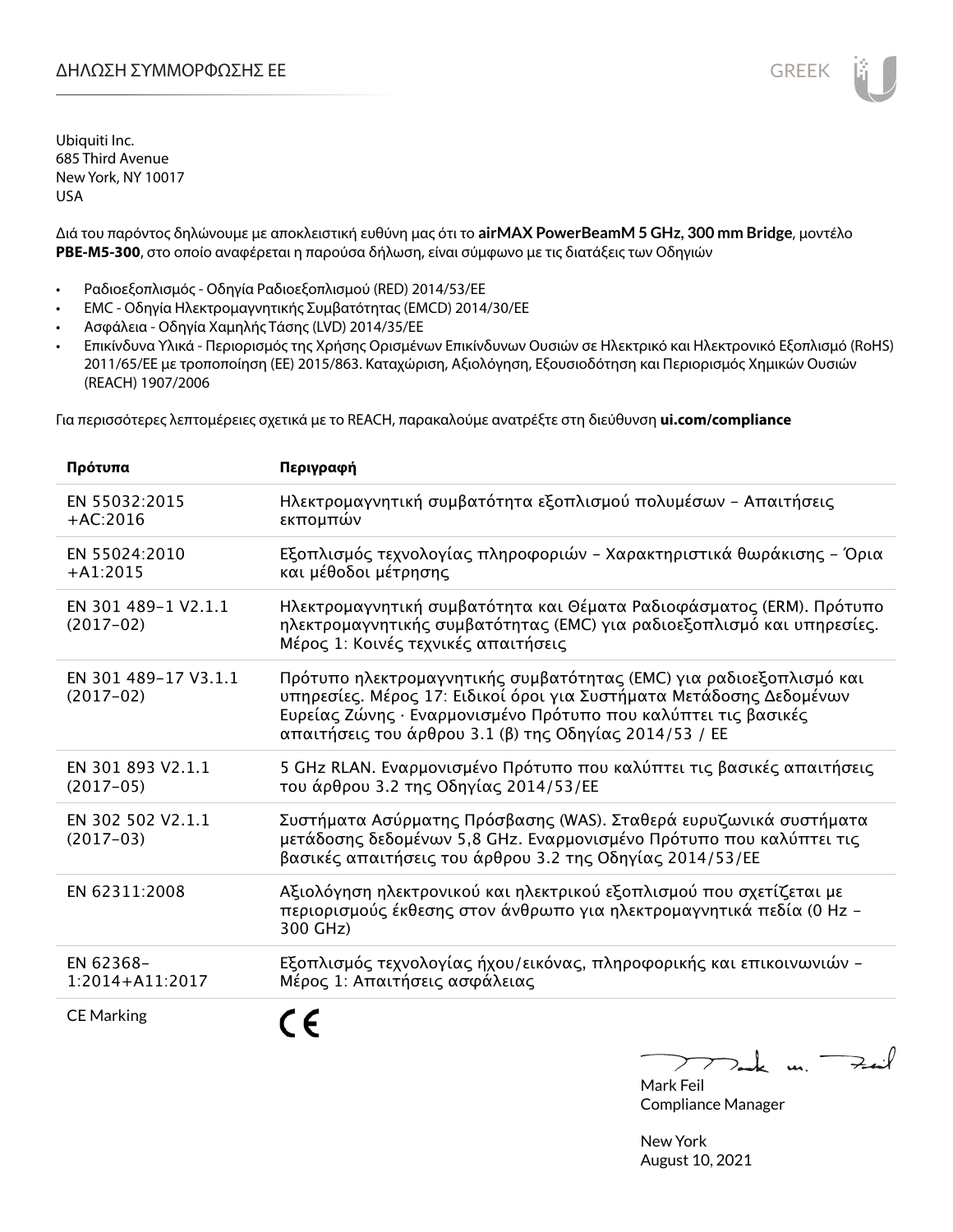# EÚ VYHLÁSENIE O SÚHLASE SLOVAK SLOVAK

Ubiquiti Inc. 685 Third Avenue New York, NY 10017 USA

Týmto prehlasuje, na našu výlučnú zodpovednosť, že **airMAX PowerBeamM 5 GHz, 300 mm Bridge**, model **PBE-M5-300**, ktorého sa toto vyhlásenie týka, je v súlade s ustanoveniami Smerníc

- Rádio 2014/53/EÚ Smernica o Rádiových Zariadeniach (RED)
- EMC -2014/30/EÚ Smernica o Elektromagnetickej Kompatibilite (EMCD)
- Bezpečnosť -2014/35/EÚ Smernica o Nízkom Napätí (LVD)
- Nebezpečné Materiály -2011/65/EÚ Obmedzenie Používania Určitých Nebezpečných Látok v Elektrických a Elektronických Zariadeniach (RoHS) s dodatkom (EÚ) 2015/863; 1907/2006 Registrácia, Hodnotenie, Autorizácia a Obmedzenie chemikálií (REACH)

Ďalšie informácie o REACH môžete nájsť na **ui.com/compliance**

| Štandardy                           | <b>Popis</b>                                                                                                                                                                                                                                                 |
|-------------------------------------|--------------------------------------------------------------------------------------------------------------------------------------------------------------------------------------------------------------------------------------------------------------|
| EN 55032:2015<br>$+AC:2016$         | Elektromagnetická kompatibilita multimediálnych zariadení - emisné požia-<br>davky                                                                                                                                                                           |
| EN 55024:2010<br>$+A1:2015$         | Zariadenia informačných technológií - Charakteristiky odolnosti - Limity a<br>metódy merania                                                                                                                                                                 |
| EN 301 489-1 V2.1.1<br>$(2017-02)$  | Elektromagnetická kompatibilita a záležitosti rádiového spektra (ERM). Nor-<br>ma elektromagnetickej kompatibility (EMC) pre rádiové zariadenia a služby:<br>Spoločné technické požiadavky                                                                   |
| EN 301 489-17 V3.1.1<br>$(2017-02)$ | Norma elektromagnetickej kompatibility (EMC) na rádiové zariadenia a služby.<br>17. časť: Osobitné podmienky pre širokopásmové systémy prenosu dát. Har-<br>monizovaná norma vzťahujúca sa na základné požiadavky článku 3.1 písm. b)<br>smernice 2014/53/EÚ |
| EN 301 893 V2.1.1<br>$(2017-05)$    | 5 GHz RLAN; harmonizovaná norma vzťahujúca sa na základné požiadavky<br>článku 3.2 smernice 2014/53/EÚ                                                                                                                                                       |
| EN 302 502 V2.1.1<br>$(2017-03)$    | Bezdrôtové prístupové systémy (WAS); pevné širokopásmové dátové prenosové<br>systémy 5,8 GHz; harmonizovaná norma vzťahujúca sa na základné požiadavky<br>článku 3.2 smernice 2014/53/EÚ                                                                     |
| EN 62311:2008                       | Posudzovanie elektronických a elektrických zariadení v súvislosti s obmedzeni-<br>ami vystavenia ľudí elektromagnetickým poliam (0 Hz - 300 GHz)                                                                                                             |
| EN 62368-<br>$1:2014 + A11:2017$    | Zariadenia audio/video, informačnej a komunikačnej technológie - časť 1: Bez-<br>pečnostné požiadavky                                                                                                                                                        |
| <b>CE Marking</b>                   |                                                                                                                                                                                                                                                              |

 $k$  un  $\rightarrow$  $\triangleright$ Mark Feil

Compliance Manager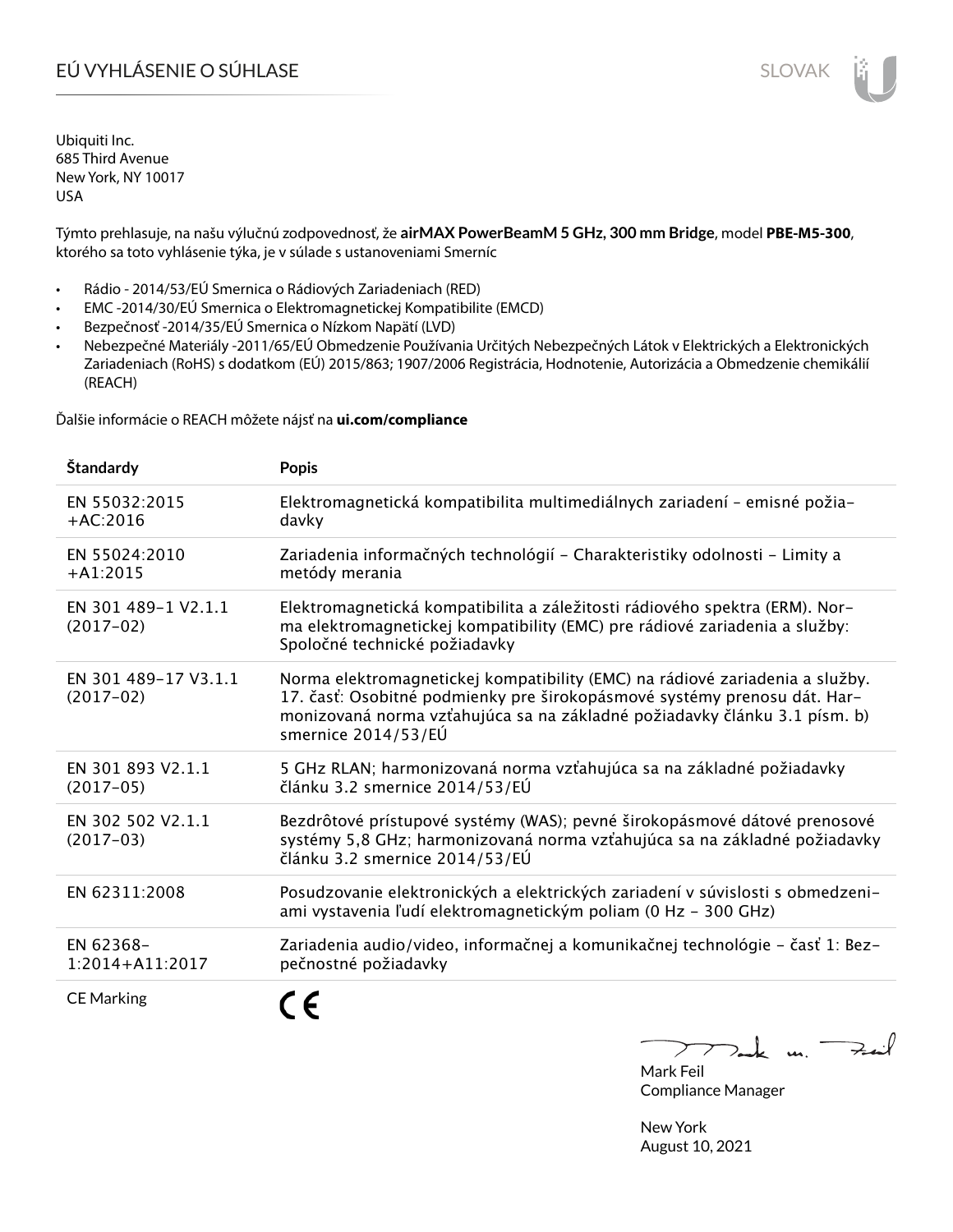Vienīgi uz savu atbildību deklarējam, ka iekārtas "**airMAX PowerBeamM 5 GHz, 300 mm Bridge**" modelis "**PBE-M5-300**", uz ko attiecas šī deklarācija, atbilst šādu direktīvu noteikumiem:

- radio 2014/53/ES Radioiekārtu direktīva (RED);
- elektromagnētiskā saderība 2014/30/ES Elektromagnētiskās saderības direktīva (EMCD);
- drošība 2014/35/ES Zemsprieguma direktīva (LVD);
- bīstami materiāli 2011/65/ES Atsevišķu bīstamu ķīmisko vielu izmantošanas ierobežojumi elektriskajās un elektroniskajās iekārtās (RoHS) ar grozījumu (ES) 2015/863; 1907/2006 Ķīmisko vielu reģistrēšana, novērtēšana, atļaušana un ierobežošana (REACH).

Papildinformāciju par REACH lūdzam skatīt tīmekļa vietnē **ui.com/compliance**

| <b>Standarti</b>                    | <b>Apraksts</b>                                                                                                                                                                                                                                               |
|-------------------------------------|---------------------------------------------------------------------------------------------------------------------------------------------------------------------------------------------------------------------------------------------------------------|
| EN 55032:2015<br>$+AC:2016$         | Multivides iekārtu elektromagnētiskā saderība - Emisijai piemērojamās prasības                                                                                                                                                                                |
| EN 55024:2010<br>$+A1:2015$         | Informācijas tehnoloģijas iekārtas - Traucējumnoturības raksturlielumi -<br>Robežvērtības un mērīšanas metodes                                                                                                                                                |
| EN 301 489-1 V2.1.1<br>$(2017-02)$  | Elektromagnētiskā saderība un radiofrekvenču spektra jautājumi (ERM); Elek-<br>tromagnētiskās saderības (EMS) standarts radioiekārtām un dienestiem; 1. daļa:<br>Vispārējās tehniskās prasības                                                                |
| EN 301 489-17 V3.1.1<br>$(2017-02)$ | Elektromagnētiskās saderības (EMS) standarts radioiekārtām un dienestiem; 17.<br>daļa: Īpašie nosacījumi platjoslas datu pārraides sistēmām; Saskaņotais stan-<br>darts, kas atbilst Direktīvas 2014/53/ES 3. panta 1. punkta b) apakšpunkta<br>pamatprasībām |
| EN 301 893 V2.1.1<br>$(2017-05)$    | 5 GHz RLAN; Saskanotais standarts, kas atbilst Direktīvas 2014/53/ES 3. panta<br>2. punkta pamatprasībām                                                                                                                                                      |
| EN 302 502 V2.1.1<br>$(2017-03)$    | Bezvadu piekļuves sistēmas (WAS); 5,8 GHz fiksētās platjoslas datu pārraides<br>sistēmas; Saskaņotais standarts, kas atbilst Direktīvas 2014/53/ES 3. panta 2.<br>punkta pamatprasībām                                                                        |
| EN 62311:2008                       | Elektronisko un elektrisko iekārtu novērtēšana attiecībā uz ierobežojumiem 0<br>Hz-300 GHz elektromagnētisko lauku iedarbībai uz cilvēkiem                                                                                                                    |
| EN 62368-<br>$1:2014 + A11:2017$    | Audio/video, informācijas un komunikācijas tehnoloģiju aprīkojums - 1. daļa:<br>Drošības prasības                                                                                                                                                             |
| <b>CE Marking</b>                   |                                                                                                                                                                                                                                                               |

m. Fail Mark Feil

Compliance Manager